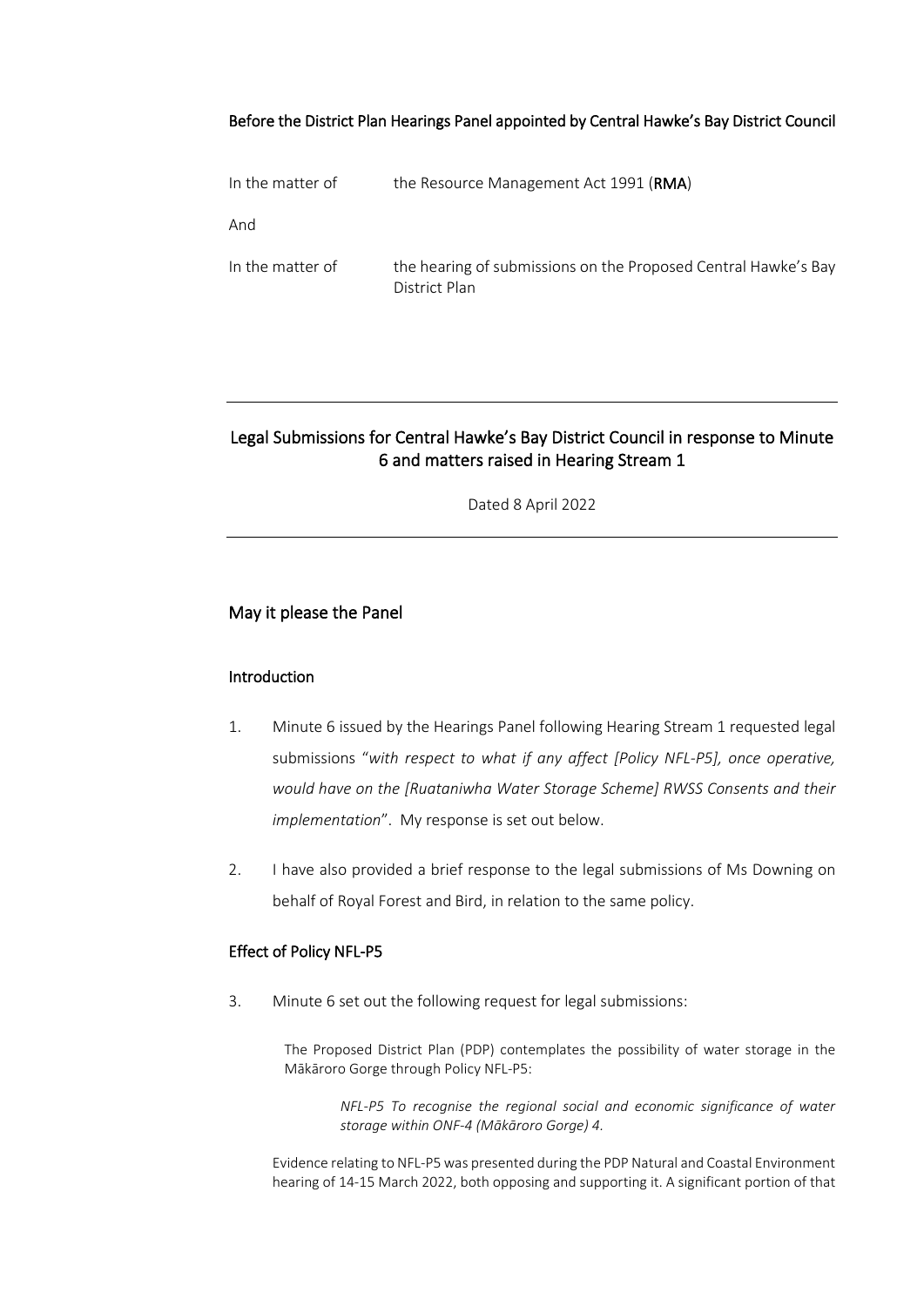evidence related to the Ruataniwha Water Storage Scheme (RWSS) and the resource consents granted by the Board of Inquiry into the Tukituki Catchment Proposal (RWSS Consents).

To assist in its deliberations, the Hearing Panel is requesting the Council's legal counsel to provide legal submissions with respect to what if any affect this policy, once operative, would have on the RWSS Consents and their implementation. The submissions are to be provided for circulation to all relevant parties by the close-of-business on Friday 8 April 2022

- 4. The RWSS is currently authorised by 15 regional consents from Hawke's Bay Regional Council and one land use consent each from Hastings District Council and Central Hawke's Bay ( $CHB$ ) District Council.<sup>[1](#page-1-0)</sup> There is also a designation for the primary distribution system in the CHB operative plan, proposed to be rolled into the proposed plan.
- 5. The CHB land use consent relates to:

All uses of land associated with the construction, operation and maintenance of:

- A water storage dam and the part of the associated reservoir within the Central Hawke's Bay District on the Makaroro River at Wakarara approximately 35km northwest of Waipawa including facilities for the generation of electricity and an associated transformer;
- Two water intake structures adjacent to the Waipawa River;
- A water outfall structure adjacent to the Mangaonuku Stream;
- A water outfall structure adjacent to the Kahahakuri Stream; and
- All associated works, earthworks (including gravel extraction), vegetation clearance, construction of roads and tracks, structures, proposed plantings, storage and use of hazardous substances, and ancillary activities to the extent required by the Central Hawke's Bay District Plan (including but not limited to the modification of Areas of Significant Nature Conservation Value) within the Central Hawke's Bay District.
- 6. In terms of what effect NFL-P5 as notified would have on the RWSS consents, I note the following:
	- (a) If the RWSS consents were to be implemented in their present form before they lapse, the policy would have no effect  $-$  that is, there would be no further decision-making required which would bring the policy into play;.
	- (b) If there was an application to amend the conditions of the CHB land use consent, NFL-P5 would be 'had regard to' under ss 104 and 127 RMA;

<span id="page-1-0"></span>[HBRC Report,](https://www.hbrc.govt.nz/assets/Document-Library/RWSS-Reports/RWSS-Review-Report-5May2017-final.pdf) p 18.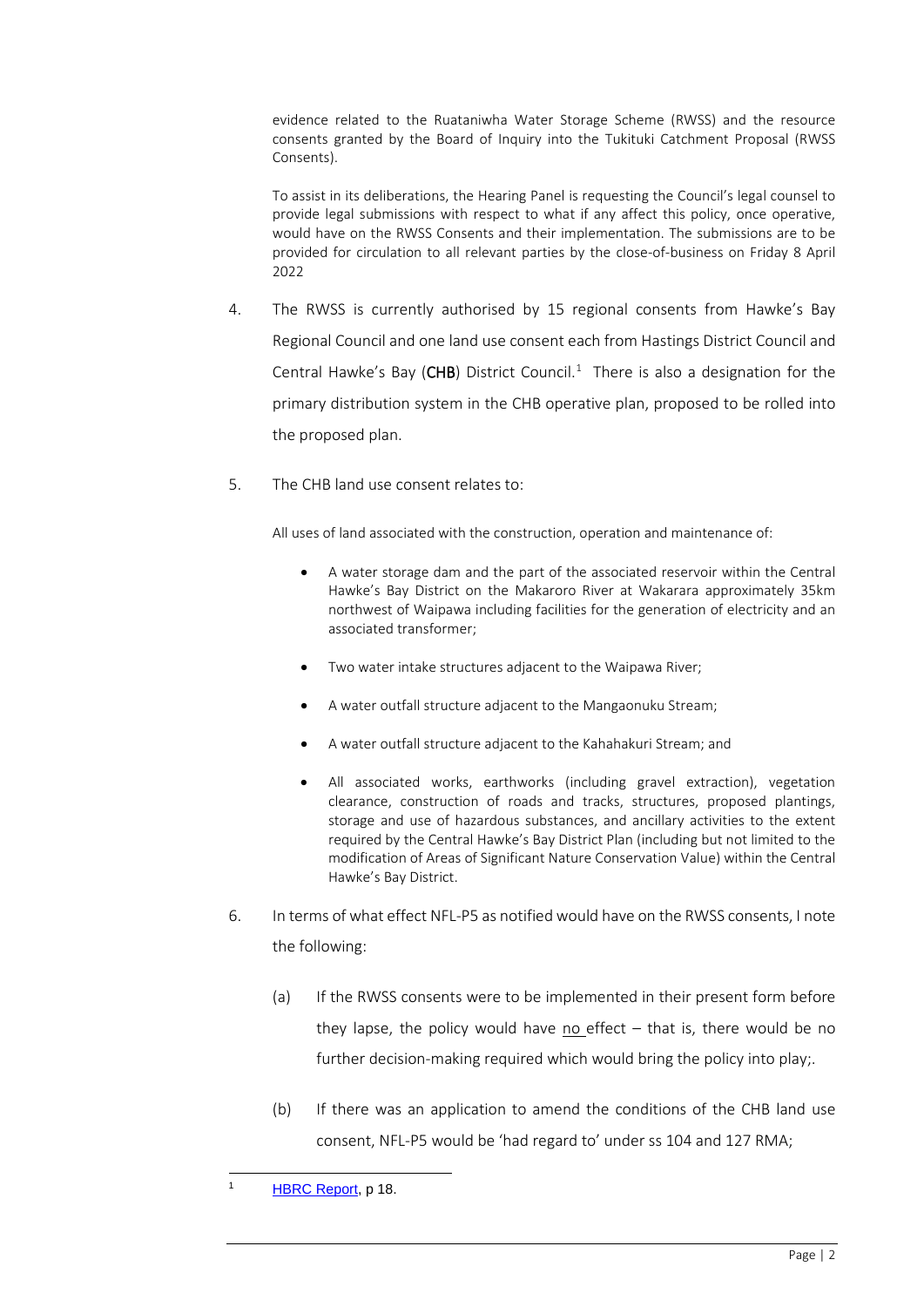- (c) NFL-P5 would be 'taken into account' under s 125 as part of any application to extend the lapse period of the CHB land use consent;
- (d) If there was a requirement for a more than minor alteration to the CHB designation, there would be a requirement to have 'particular regard to' NFL-P5 under ss 181 and 168A RMA if the land affected fell within ONF4;
- (e) NFL-P5 would not be relevant to any application to extend the lapse period of the CHB designation, as s 184 does not require consideration of plan provisions;
- (f) NFL-P5 would be 'had regard to' under s 104 RMA for any new land use consent sought under the District Plan, provided the activity status was at least Discretionary, or under s 168A RMA for any new designation (assuming CHB was the requiring authority, otherwise s 171 RMA)
- (g) NFL-P5 may be considered in passing in any amendments or extensions to the regional consents, or any new ones, under ss 104, 125 or 127, however the requirement is to have regard to "relevant provisions of" a plan or proposed plan, and the District Plan is unlikely to have significant relevance to the subject matter of the regional consents.
- 7. Importantly, none of the processes where NFL-P5 will or might be relevant direct a particular outcome. They direct the decision-maker to have regard to or take into account recognition of the regional social and economic significance of water storage, as one factor among all other relevant objectives and policies of the District Plan, and other matters referenced in s 104 and s 168A. In the case of ONF-4, which is proposed to apply to the Mākāroro Gorge, such other provisions include NFL-O1 which requires retention and protection of outstanding natural features from inappropriate use and development, and NFL-P3 which requires protection of the District's outstanding natural features in various ways.

## RFB Submissions

8. Having set out above the effect of NFL-P5 on the RWSS consents, I turn to the submissions of the Royal Forest and Bird Protection Society of New Zealand Inc (RFB) and what it says the policy means.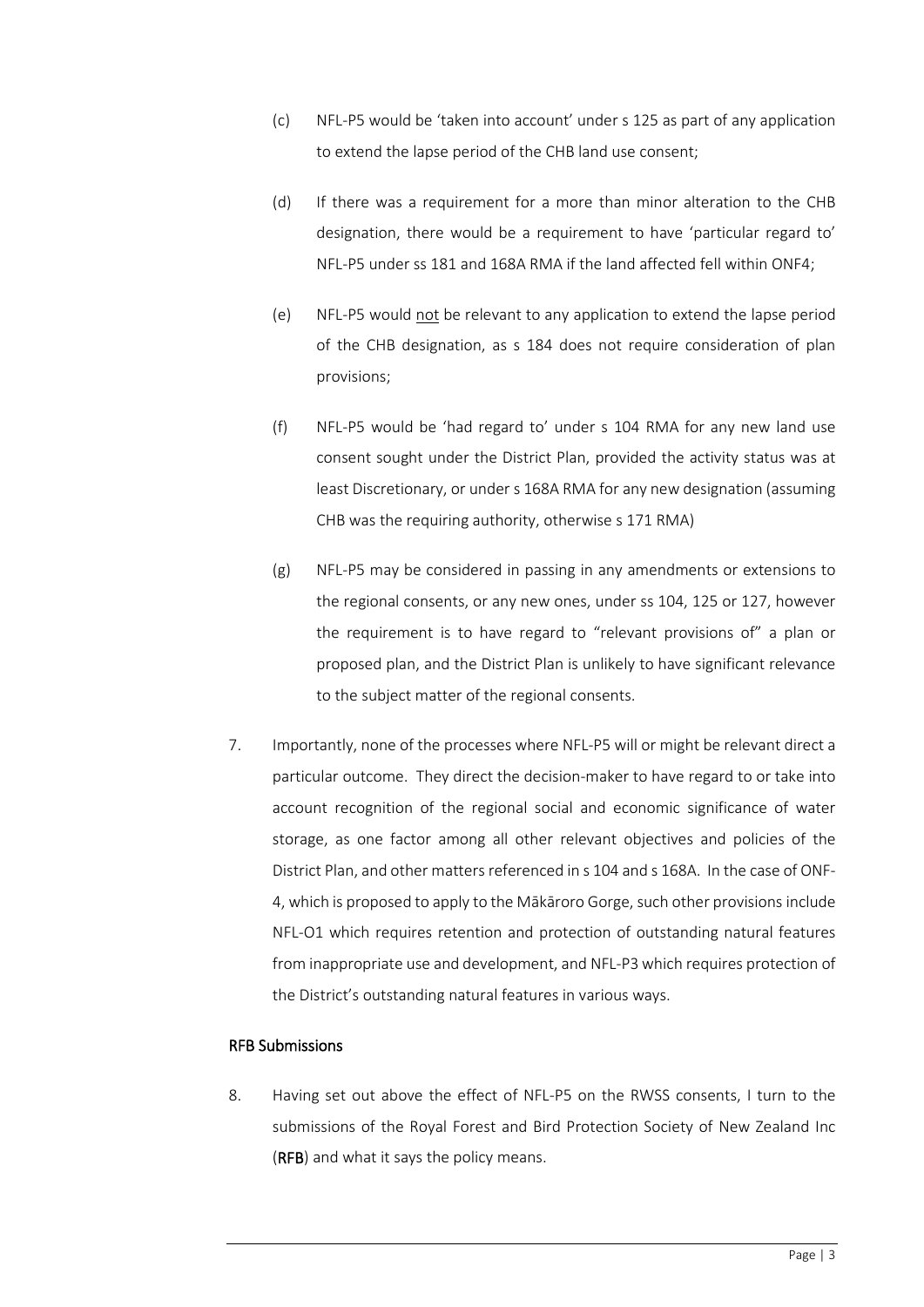- 9. RFB argues that NFL-P5 essentially identifies water storage in the Mākāroro Gorge as creating "*a presumption that water storage should occur and that it is*  appropriate within ONF-4".<sup>[2](#page-3-0)</sup> I disagree with that characterisation of the policy, and consider it discounts the requirement to assess objectives and policies in the round, both at this stage of determining the appropriate content of the PDP, and at the resource consent stage, when the provisions are applied to a particular proposal.
- 10. If policy NFL-P5 unequivocally stated that water storage in the Mākōroro was appropriate in the context of ONF-4 because of its economic and social benefits, then I would agree with much of Ms Downing's criticism, however it does not. What the policy requires is recognition of the economic and social significance of water storage for the region as part of any wider assessment, amongst a number of other matters. If the physical aspects of a water storage proposal have such adverse effects as to fail to implement other objectives and policies in the chapter, or elsewhere in the PDP, then it is likely it will not be approved, regardless of any recognition of the social and economic significance. However where such effects might be minor or able to be mitigated, the recognition of the economic and social significance is a relevant factor that a decision maker should take into account when deciding whether it is appropriate for the consent to be granted.
- 11. In terms of the specifics of the RFB legal submissions, I make the following comments by way of reply.
- 12. In terms of the description of the statutory framework, and the role of Part 2 following *King Salmon*, Ms Downing's submissions are consistent with my opening submissions, and there is no dispute as to the legal context of the Panel's decisionmaking.
- 13. At paragraph 14, Ms Downing criticises NFL-P5 as identifying water storage in outstanding value areas as "*appropriate without proper consideration under the current and future planning frameworks*". I disagree that this is the effect of including NFL-P5. As set out above, NFL-P5 is one of a number of objectives and policies that would be taken into account or had regard to when assessing new or amended consents. Had it been intended to identify water storage as appropriate in the way RFB asserts, then one would expect that policy to have been given effect

<span id="page-3-0"></span><sup>2</sup> Legal Submissions on behalf of RFB, Hearing Stream 1, 9 March 2022.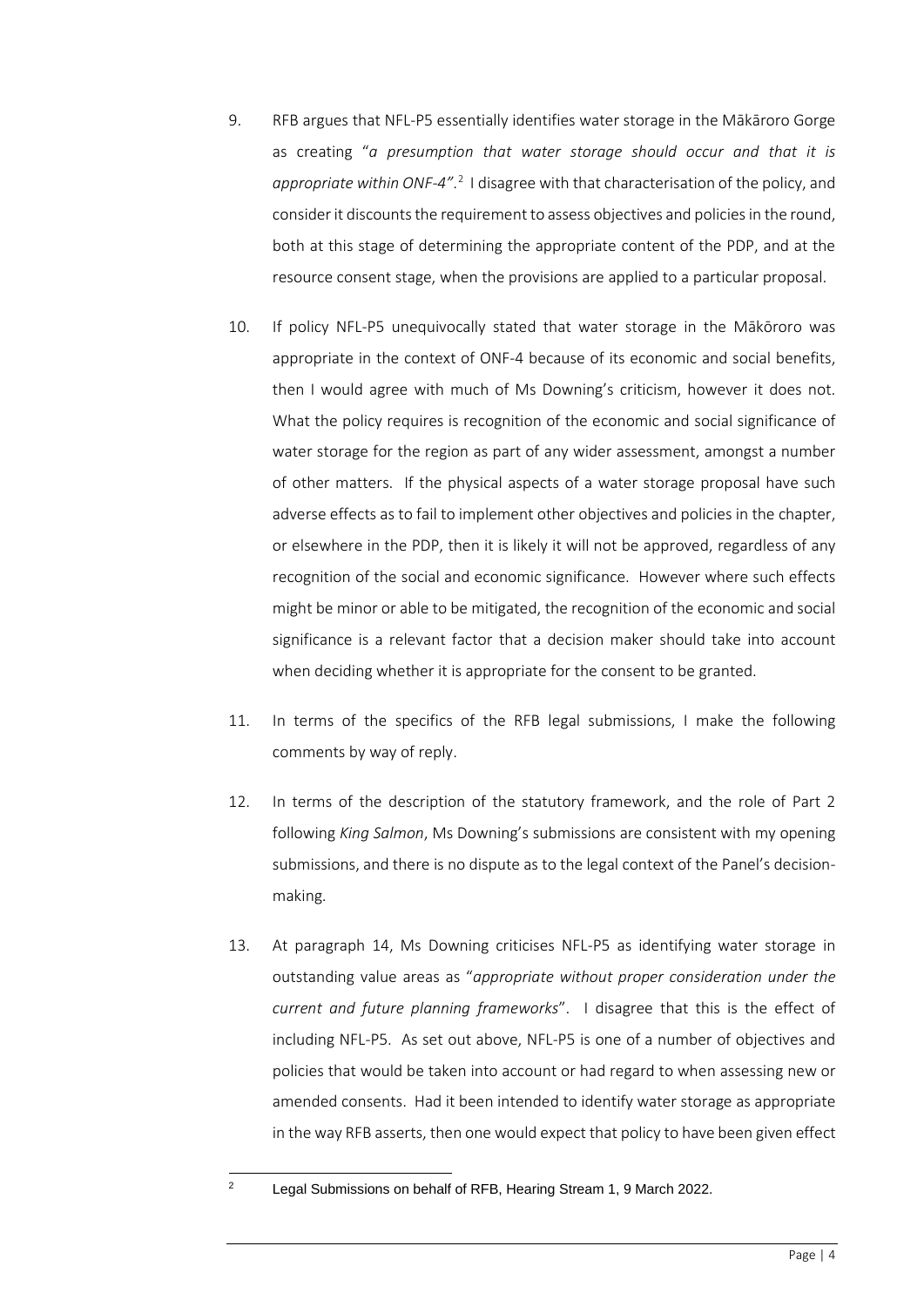to through a rule in the NFL section making that activity permitted, controlled or restricted discretionary. The fact that there is no such rule supports the contention that NFL-P5 does not seek to single out water storage as automatically appropriate, but merely to flag the relevance of other factors in the consideration of whether a specific proposal is appropriate.

- 14. At paragraph 15, Ms Downing states it is incorrect to predicate plan provisions based on previously granted but unexercised consents. As a matter of principle, I do not consider that is correct. The fact that there are unexercised consents might well be relevant to the content of a plan, particularly where unimplemented consents form part of the receiving environment. It might also be the case that the assessment of the unimplemented consents has involved findings of fact as to the environment or particular values that are at stake that are entirely relevant to the content of a plan.
- 15. In this case, the process around consideration of the RWSS proposal occupied much attention and resource for the Central Hawke's Bay district and the wider Hawke's Bay region for a number of years, and involved detailed consideration of the environment and the effects – both positive and adverse – of the scheme. NFL-P5 seeks to reflect, in a relatively minor way, the recognition through that process of the economic and social significance of such a scheme. In my submission, there is nothing inherently inappropriate about doing so, again noting that any particular proposal will need to be assessed against the full set of applicable provisions in the PDP.
- 16. From paragraph 18, Ms Downing argues that an 'overall broad judgement' is unavailable, and that lower order planning documents cannot depart from national policy instruments. She uses the example of *Royal Forest and Bird Protection Society of New Zealand Inc v Bay of Plenty Regional Council where the High Court* criticised the use of a 'proportionate response' to providing for regionally significant infrastructure in areas of high indigenous biodiversity.
- 17. In that case, however, there were clear directives set out in the New Zealand Coastal Policy Statement and the Regional Policy Statement, meaning, in *King Salmon* terms, that recourse to Part 2 was unavailable. Here, however, the NZCPS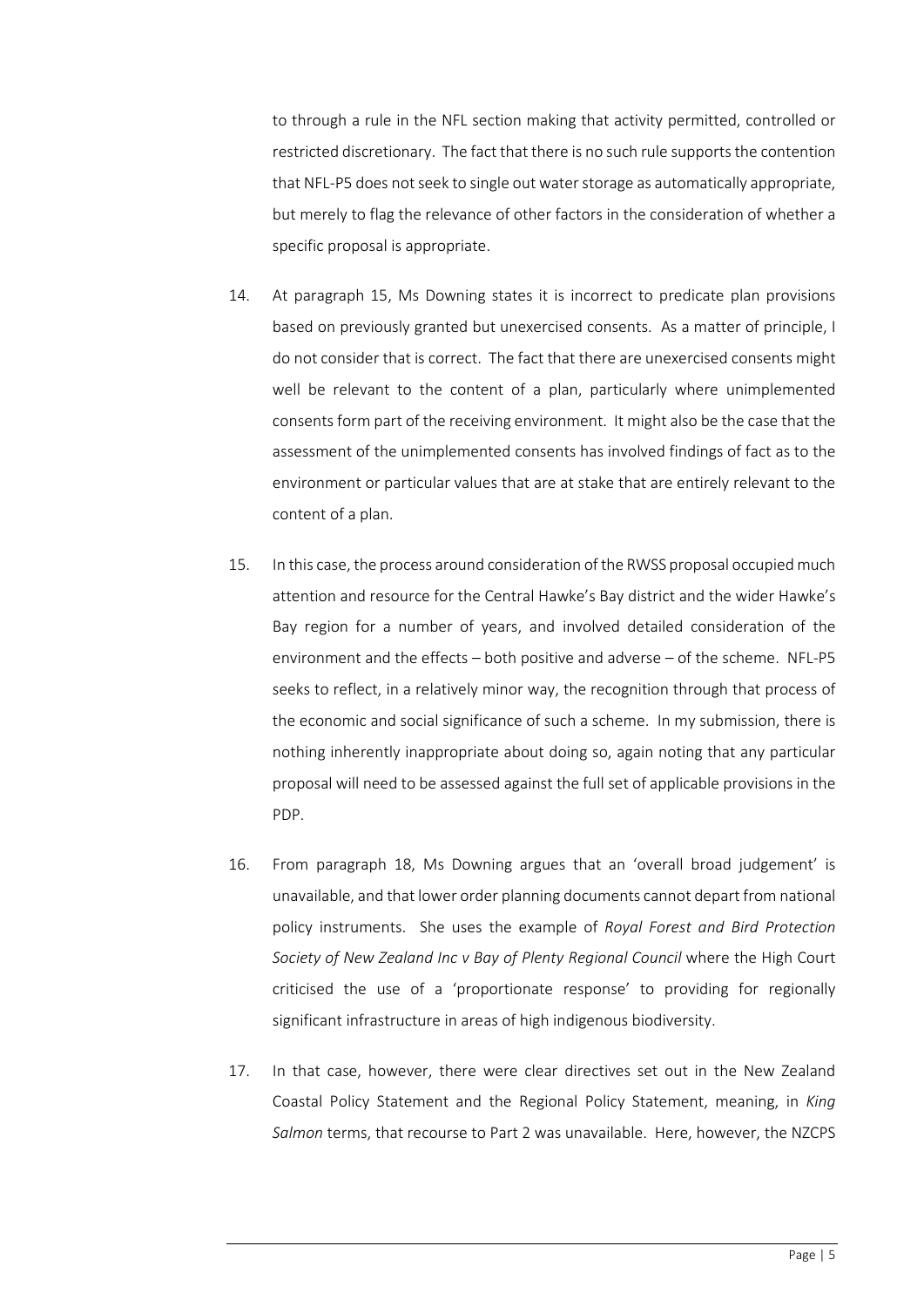is not applicable and the RPS does not contain any relevant directives, [3](#page-5-0) so the case is clearly distinguishable. Unless RFB is correct that the National Policy Statement on Freshwater Management 2020 (NPSFM) is applicable and covers the field in terms of the content of the NFL context (a proposition with which I disagree, as discussed below), then the present case falls into the class of activities where assessment under Part 2 is required.

- 18. From paragraph 23, the RFB submissions essentially argue that NFL-P5 contemplates development which is inherently inappropriate, and therefore fails to implement Objectives NFL-O1 and ECO-O1. The submissions argue that a water storage facility in the Mākāroro Gorge would fail to maintain the characteristics and values of the gorge.<sup>[4](#page-5-1)</sup>
- 19. There is no evidence before the Panel to allow you to make that conclusion, and in my submission, it would be entirely inappropriate to assume that to be the case. Any proposal will need to be assessed on its merits, having regard to the objectives and policies, including, but not exclusively, to the direction to recognise economic and social significance of the proposed scheme. That recognition does not undermine or conflict with the objectives referred to by RFB, which will need to be applied on their own terms.
- 20. As noted above, RFB relies on the NPSFM being a policy document which directs the outcome of the NFL chapter, and which, according to RFB, means that NFL-P5 cannot properly be retained. With respect, that approach significantly oversells the relevance of the NPSFM to how district councils are required to approach management of their outstanding natural features.
- 21. The NPSFM is a complex document which contains a range of concepts which need to be interpreted in a regional context following active involvement from the community and tangata whenua. This includes active involvement of tangata whenua in identifying the local approach to giving effect to Te Mana o te Wai.<sup>[5](#page-5-2)</sup> The direction is to the Hawke's Bay Regional Council to engage with communities and tangata whenua, $6$  and my understanding is this process is at a very early stage.

<sup>&</sup>lt;sup>3</sup> Legal Submissions on behalf of RFB, Hearing Stream 1, 9 March 2022, para 36.<br><sup>4</sup> Legal Submissions on bobalf of PEB, Hearing Stream 1, 9 March 2022, para 34.

<span id="page-5-3"></span><span id="page-5-2"></span><span id="page-5-1"></span><span id="page-5-0"></span><sup>&</sup>lt;sup>4</sup> Legal Submissions on behalf of RFB, Hearing Stream 1, 9 March 2022, para 34.

 $^{5}$  NPS-FM, 3,4(1)(a).

<sup>6</sup> NPS-FM, 3.2 Te Mana o te Wai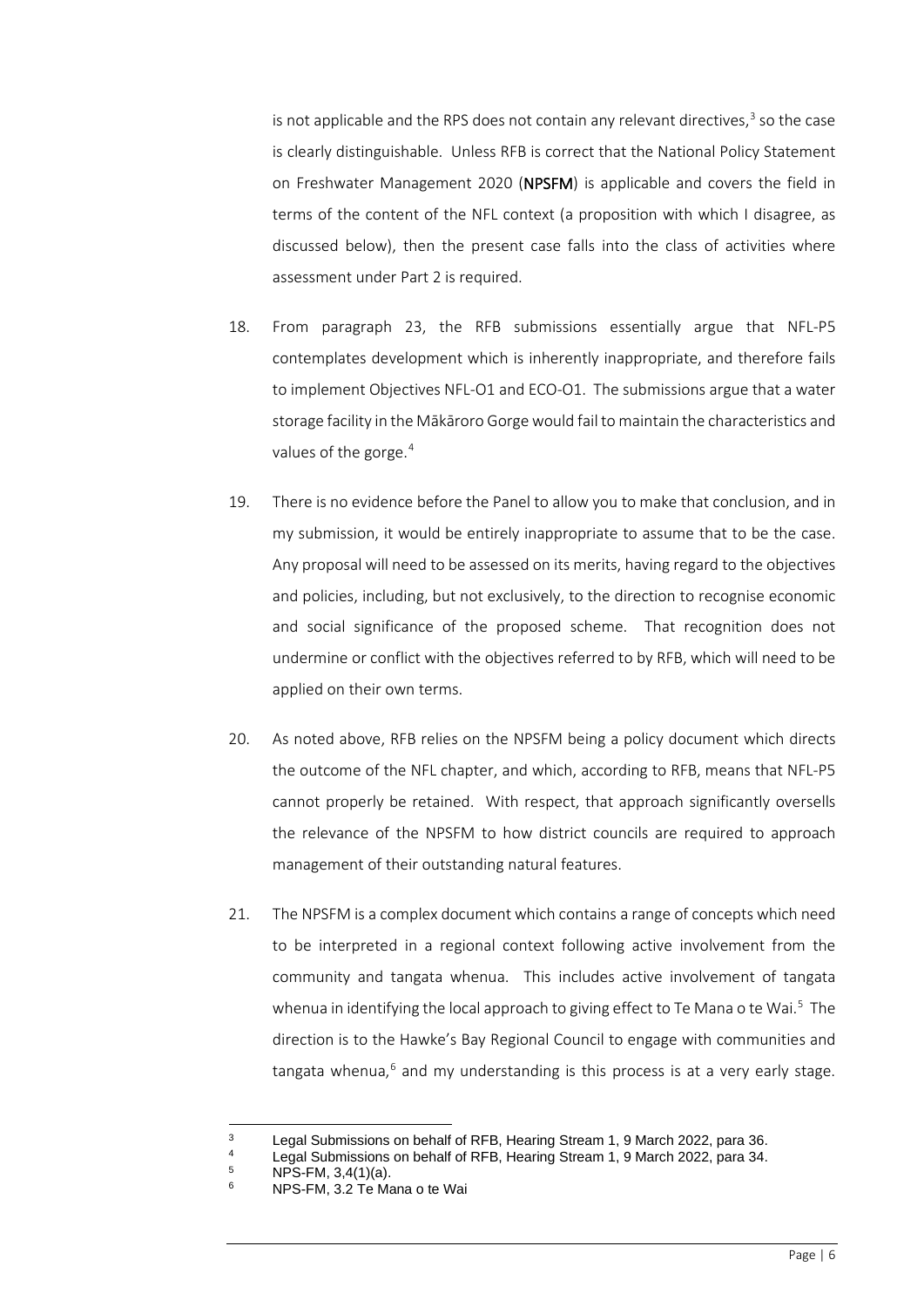With respect, a submission from RFB as to what Te Mana o te Wai requires in this instance is premature at best, and, given there had been no tangata whenua input into RFB's views, at worst risks being contrary to the requirements of the NPSFM. In my submission, the Panel should exercise significant caution in assuming the NPSFM directs a specific outcome, particularly where that is said to reflect Te Mana o te Wai given there was no evidence before the Panel as to what that concept requires in this instance.

- 22. In my submission, including a requirement to recognise the social and economic significance of a water storage scheme does not automatically conflict with any of the matters identified in paragraph 40 of the RFB submissions as being required by the NPSFM, particularly when it is seen in the context of a policy in the Natural Features and Landscapes section. In particular:
	- (a) The NFL chapter is not directed at the 'health and well-being of water bodies and freshwater ecosystems' but at protecting outstanding natural features from inappropriate development. While the NPS-FM may be indirectly relevant, it is not directed at landscape matters and is not intended to direct outcomes in that sphere. It certainly cannot be said to have 'complete coverage' over relevant matters. In any event, the ability of people to provide for their social, economic and cultural well-being is not irrelevant under the NPSFM– it is simply a lower order priority than other matters. NFL-P5 does not purport to prioritise the economic and social benefits of water storage over other matters, but just to have economic and social significance recognised. This is entirely consistent with the NPS-FM objective;
	- (b) I agree that freshwater is to be managed in a way that gives effect to Te Mana o te Wai, however:
		- (i) This chapter is not specifically directed at management of freshwater;
		- (ii) What Te Mana o te Wai means for the Hawke's Bay region has not yet been defined, and can only be determined with active involvement from tangata whenua;
		- (iii) NFL-P5 is not inherently inconsistent with Te Mana o te Wai;